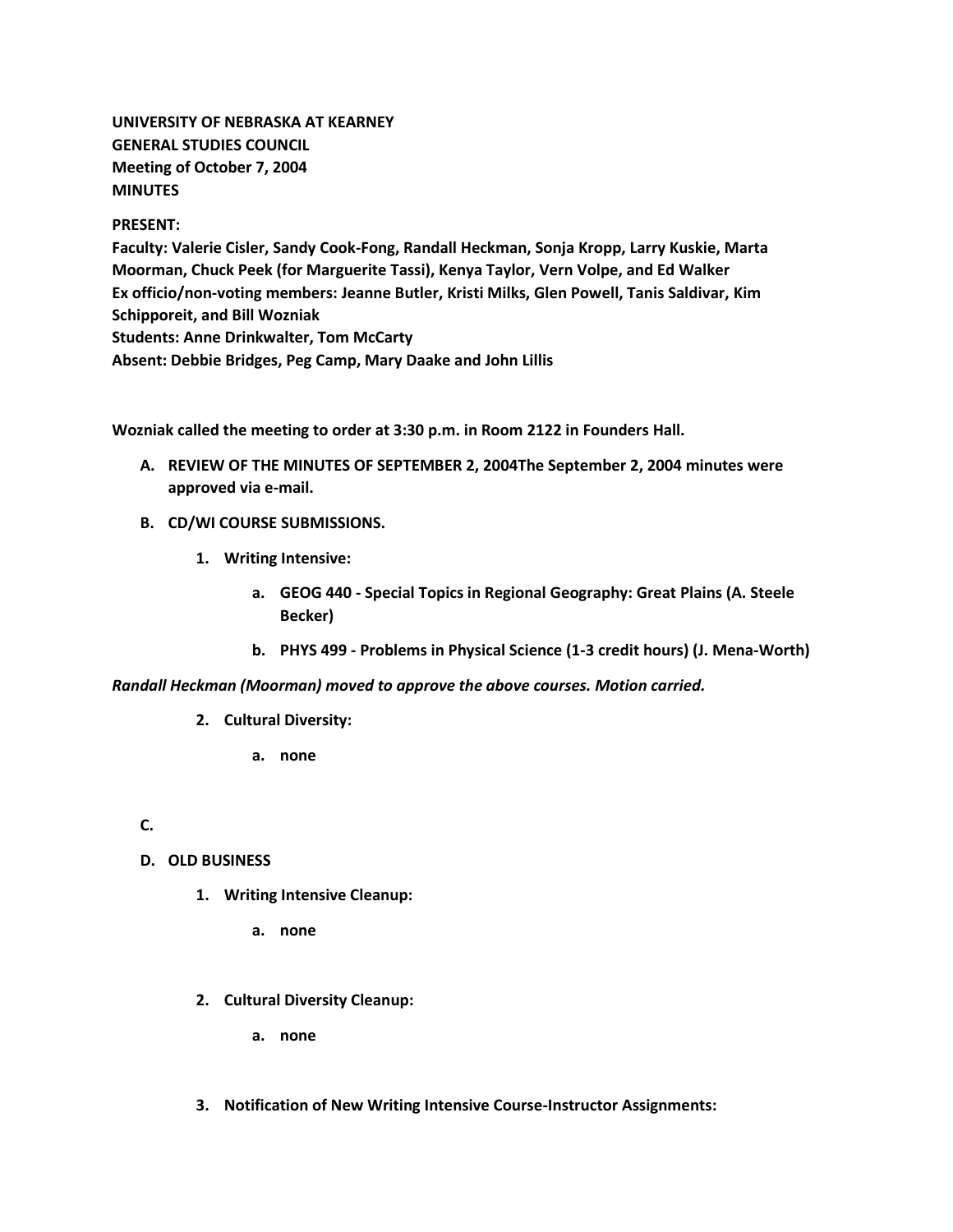- **a. BIOL 420 - Biology Research (W. Hoback)**
- **4. Notification of New Cultural Diversity Course-Instructor Assignments:** 
	- **a. none**
- **5. Update on General Studies Assessment: Powell reported on the recently-published report from the North Central Association Review team. He presented a written synopsis of the their comments. (Attachment 1.) He reviewed the comments in the NCA and presented an action plan to address their concerns. In general, the cooperation of every faculty member will be needed to implement the plan. He also indicated that the Assessment Subcommittee has met and prepared a revised plan which will be presented later in the meeting.**
- **6. Update on Proposal to move WI/CD Course Governance: Wozniak reported that Debbie Bridges, Faculty Senate President, has prepared a set of recommendations regarding the governance of WI and CD courses for review by the Faculty Senate tonight. The Council should assume that the status quo will remain until the Senate takes action, which may take another month or two.**
- **7. Liberal Studies at UNK: Peek (who was substituting for Tassi), Kropp and Cisler submitted a proposal from the CFAH regarding the offerings in the General Studies Program. (Attachment 2)**

**Peek stated that the proposal was modeled after other sections of the General Studies Program. In particular, the Fine Arts are separated from the Humanities, as the Natural Sciences are separated from the Social Sciences. In addition, all departments in CFAH have signed off on this proposal. He also noted that the English Department is considering reducing the minimum hours in the Literary Perspective to zero as a portion of changes--in the spirit of creating equivalent risk across the perspectives. He expressed hope that this proposal will begin a collegial discussion of the General Studies Program. Kropp suggested the Council take the proposal to their respective colleges and get feedback from their department and bring the information back to the Council.**

**E.**

- **F. NEW BUSINESS**
- **a. Proposal To Pro-Rate WI Requirements for Some Health Science Majors:**

**A proposal from Peggy Abels was reviewed by the WI subcommittee and recommended for approval. It is Attachment 3. Wozniak reported many of the Health Science Programs (These four in particular) have been a persistent problem for students because it is very difficult to find enough WI courses. Since the WI courses have mostly become a part of the advanced study within students' majors and minors, these students are at a disadvantage since they finish their advanced coursework in various clinical settings. Wozniak also pointed out the fourth program (Allied Health) also serves a population of students who may not have set foot on this campus and thereby can get a UNK degree in two**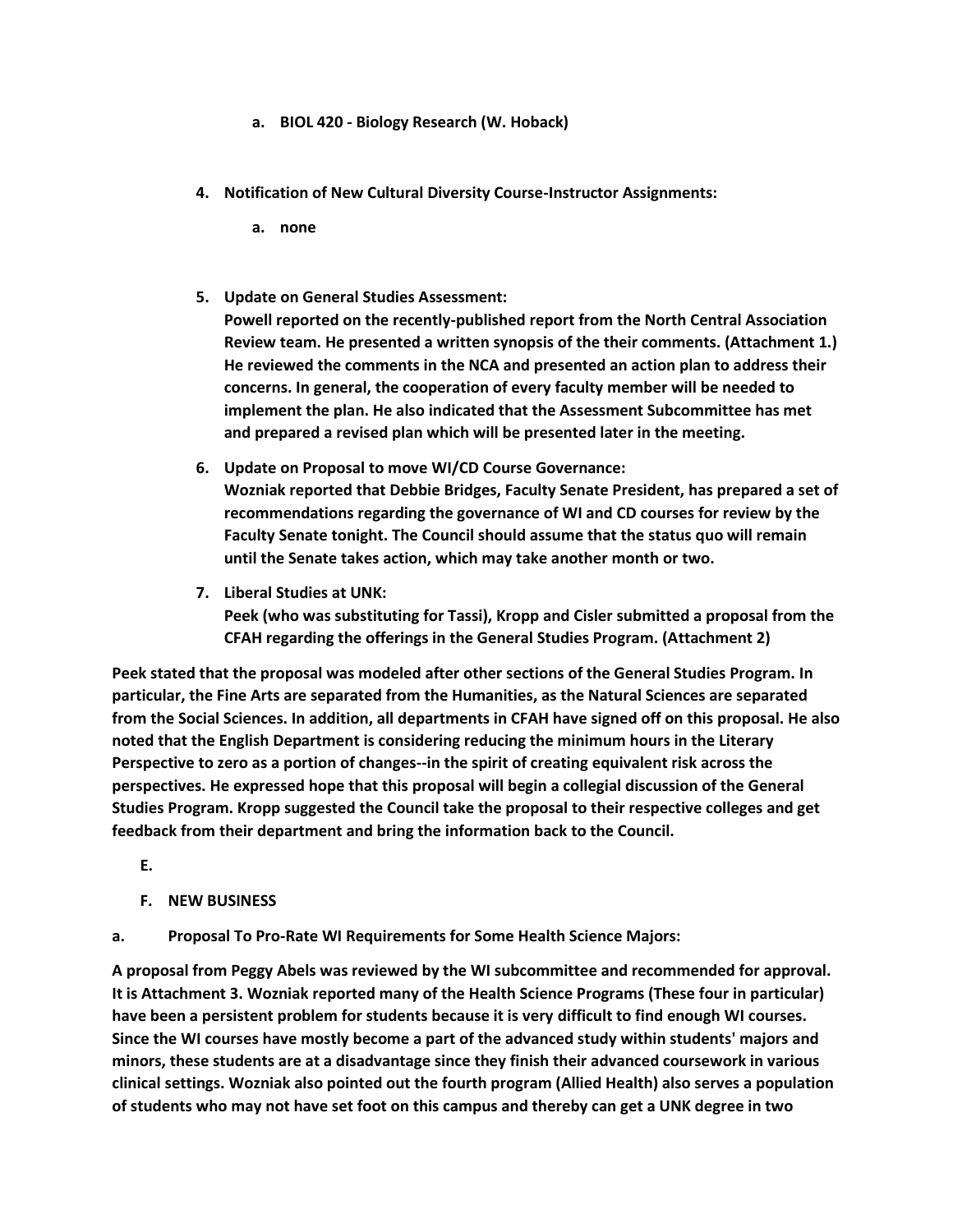**semesters. He discussed the matter with Abels and she agreed verbally that the Allied Health major can be removed from the proposal.**

*Randall Heckman (Cook-Fong) moved to approve the proposal for three of the programs, Radiography Comprehensive Major, Respiratory Therapy Comprehensive Major, and the Medical Technology Comprehensive Major. Motion carried.*

**b. Revised Assessment Plan for General Studies Courses:**

**Wozniak distributed a revised General Studies Assessment Plan and schedule for implementation of the plan. He highlighted item 9 and asked the General Studies Council cooperation in collecting data from faculty and student focus groups. These discussions were suggested by the SVC and adhere to some of his ideas concerning how the discussions should be carried out. The assessment subcommittee will begin acting on the plan this month.**

- **G. MISCELLANEOUS**
- **H. NEXT MEETING**

**The next General Studies Council meeting will be November 4, 2004 at 3:30 p.m., in Room 310 in the Nebraskan Student Union.**

**I. ADJOURNMENT:**

**The meeting was adjourned at 5:10 pm.**

#### **ATTACHMENTS:**

- *[Attachment 1](http://www.unk.edu/academicaffairs/assessment/Assessment_Process/index.php?id=4352)***, Analyses of Assessment Topics Addressed in the North Central Accreditation Team Final Report**
- *[Attachment 2](http://www.unk.edu/academicaffairs/generalstudies/index.php?id=3823)***, College of Fine Arts and Humanities Proposal to Implement Recommendations of the 2001 Academic Program Review**
- *[Attachment 3,](http://www.unk.edu/academicaffairs/generalstudies/index.php?id=3824)* **Proposal to Pro-Rate the Writing Intensive Requirement For Health Science Majors**
- *[Attachment 4](http://www.unk.edu/academicaffairs/generalstudies/index.php?id=3825)***, Revised Plan for General Studies Assessment**
- *[Attachment 5](http://www.unk.edu/academicaffairs/assessment/Assessment_Process/index.php?id=4381)***, Matrix of Assessment Components**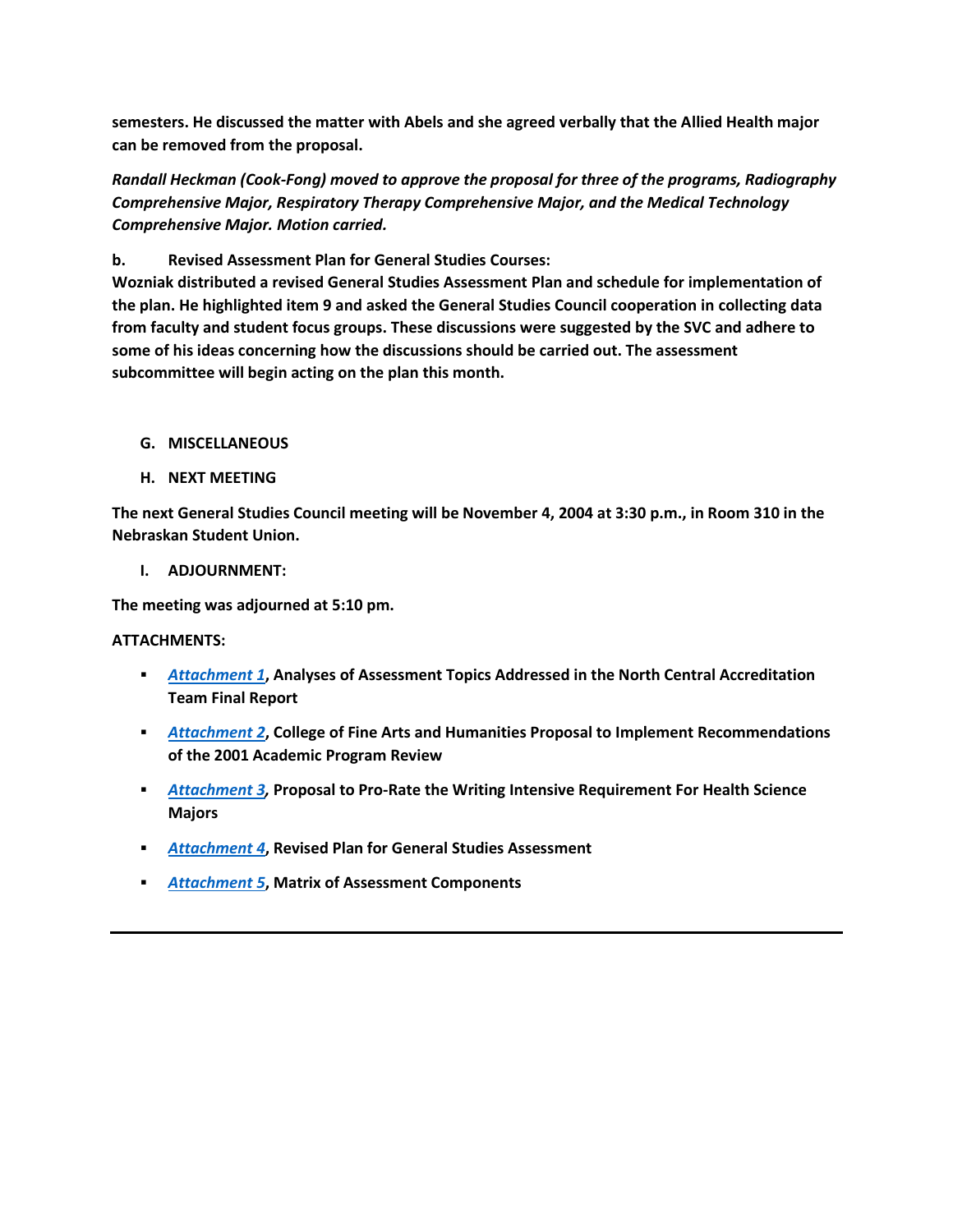## **Attachment 5: Analyses of Assessment Topics Addressed in the North Central Accreditation Team Final Report**

Glen Powell Director of Assessment Date: 11/12/04

The final report developed by the North Central Association visiting accreditation team was received in early October. I have been engaged in identifying and analyzing the topic areas and the concerns expressed regarding assessment at UNK. The review and analysis that is presented reflects my analysis of their findings and recommendations regarding the Assessment Program at UNK. This analysis was conducted by comparing their findings with our records in comparison to the performance indicators in the 1997 edition of the Handbook of Accreditation and the 2002 Addendum to the Handbook of Accreditation (2nd ed) in order to determine the situational context against which the evaluation and recommendations were made. This analysis and the subsequent recommendations are meant to facilitate planning that addresses their concerns. The accreditation team recommended that a follow-up visit be conducted in 2007-08 with the specific purpose of monitoring our progress with implementing student assessment of academic achievement. This is a working document that is being shared with the intent of facilitating discussion and planning and is not a "finished" product.

### **Topic Areas and Concerns**

- a. [General Studies Assessment](http://www.unk.edu/academicaffairs/assessment/Assessment_Process/index.php?id=4368)
- b. [Continuing Education Assessment](http://www.unk.edu/academicaffairs/assessment/Assessment_Process/index.php?id=4367)
- c. [Graduate Program Assessment](http://www.unk.edu/academicaffairs/assessment/Assessment_Process/index.php?id=4366)
- d. [Administrative Infrastructure](http://www.unk.edu/academicaffairs/assessment/Assessment_Process/index.php?id=4358)
- e. [Faculty Culture](http://www.unk.edu/academicaffairs/assessment/Assessment_Process/index.php?id=4355)

Attachment 2, Minutes October 7, 2004

# **College of Fine Arts and Humanities Proposal to Implement Recommendations of the 2001 Academic Program Review October 7, 2004**

Background:

During the April 2004 meeting, the General Studies Council unanimously approved that recommendations and concerns of the 2001 General Studies Academic Review Report pertaining to the College of Fine Arts and Humanities would be referred to the college for discussion, and that suggested changes be presented to the Council during the 2004 October meeting.

Specific issues to be addressed are the following: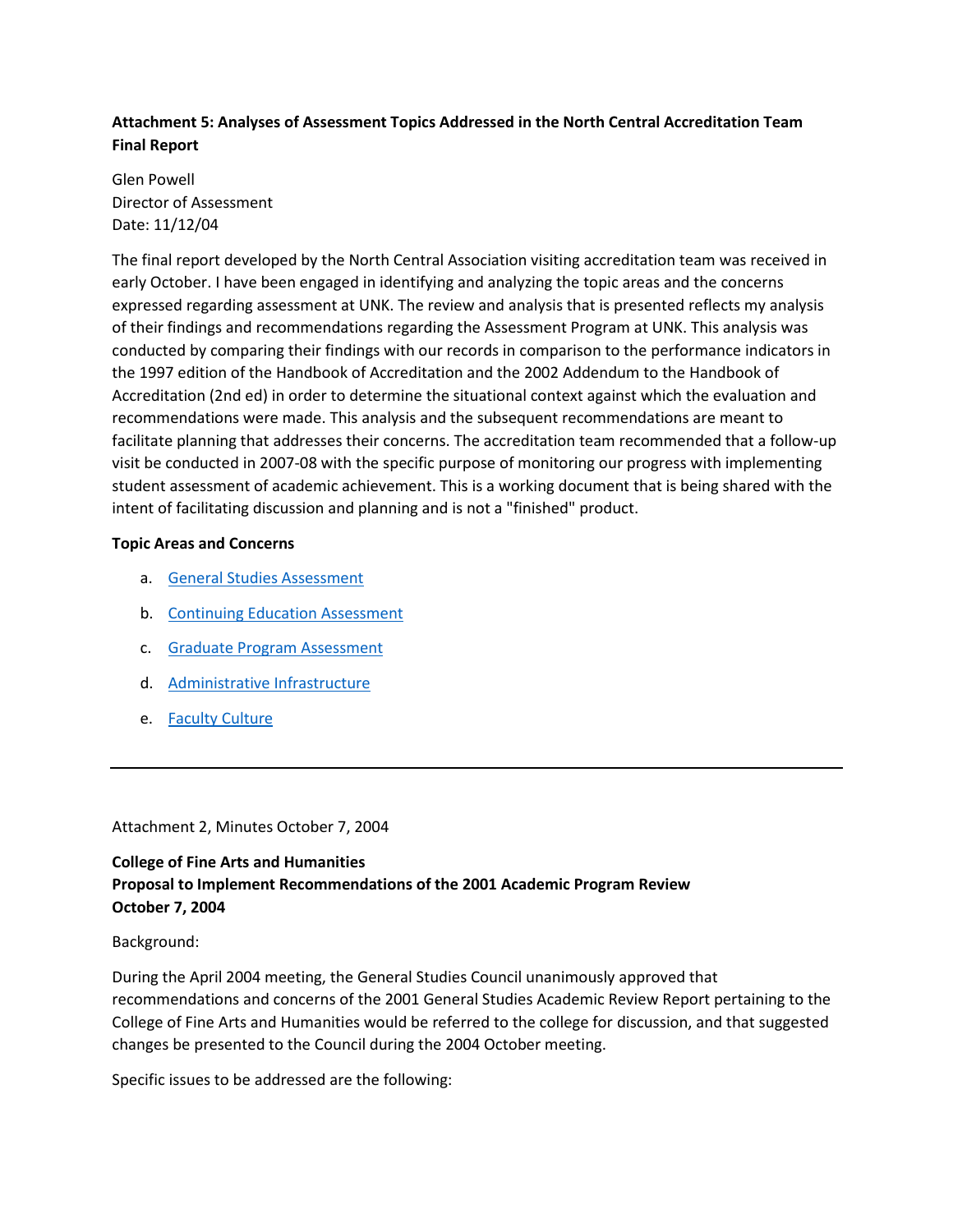- Recommendation II.2: The University should make several immediate modifications to the General Studies Program that will enhance student learning: add foreign languages as a strand of the Humanities category.
- Structure of the GS Program Issue III. 1: Why is philosophy the sole discipline within the Humanities category that students may avoid? Students are currently required to complete Humanities' coursework in literature, aesthetics and history-but not in philosophy. What are the justifications for marginalizing philosophy in this manner?
- Structure of the GS Program Issue III.6: Why is the historical perspective considered part of the Humanities category when the Department of History is housed in the College of Natural and Social Sciences?

Following an extensive study of the FAH offerings in the General Studies Program by GS representatives and members of the College Council, the group supports the following configuration (italics represent proposed changes):

I. English language (9 hours)

```
a. ENG 101
```
-Students with an ACT score of 30 or above do not have to take ENG 101. They may take a Fine Arts or Humanities elective in its place. (Rationale 1) -Students with a grade of B or above in ENG 101 may take a foreign language instead of ENG 102

b. ENG 102 c. SPCH 100 II. Fine Arts  $\sim$  Aesthetics (3-6 hours) (Rationale 2) a. Art (0 - 6) b. Dance (0 - 6) c. Music (0 - 6) d. Theatre (0 - 6)

III. Humanities (9 - 15 hours from at least three separate categories) (Rationale 3)

- a. Literary perspectives (0 6)
- b. Foreign languages (0 6)

-Students taking a beginning language other than the one they studied in high school may count a 5 hour introductory course and a i-hour cultural component toward general studies. Students taking intermediate level language may count up to two 3-hour courses toward general studies.

c. Historical perspectives (0 - 6)

-Students may select courses from History or historically -based courses offered in the College of Fine Arts & Humanities.

```
d. Philosophical perspectives (0 - 6)
```
Rationale: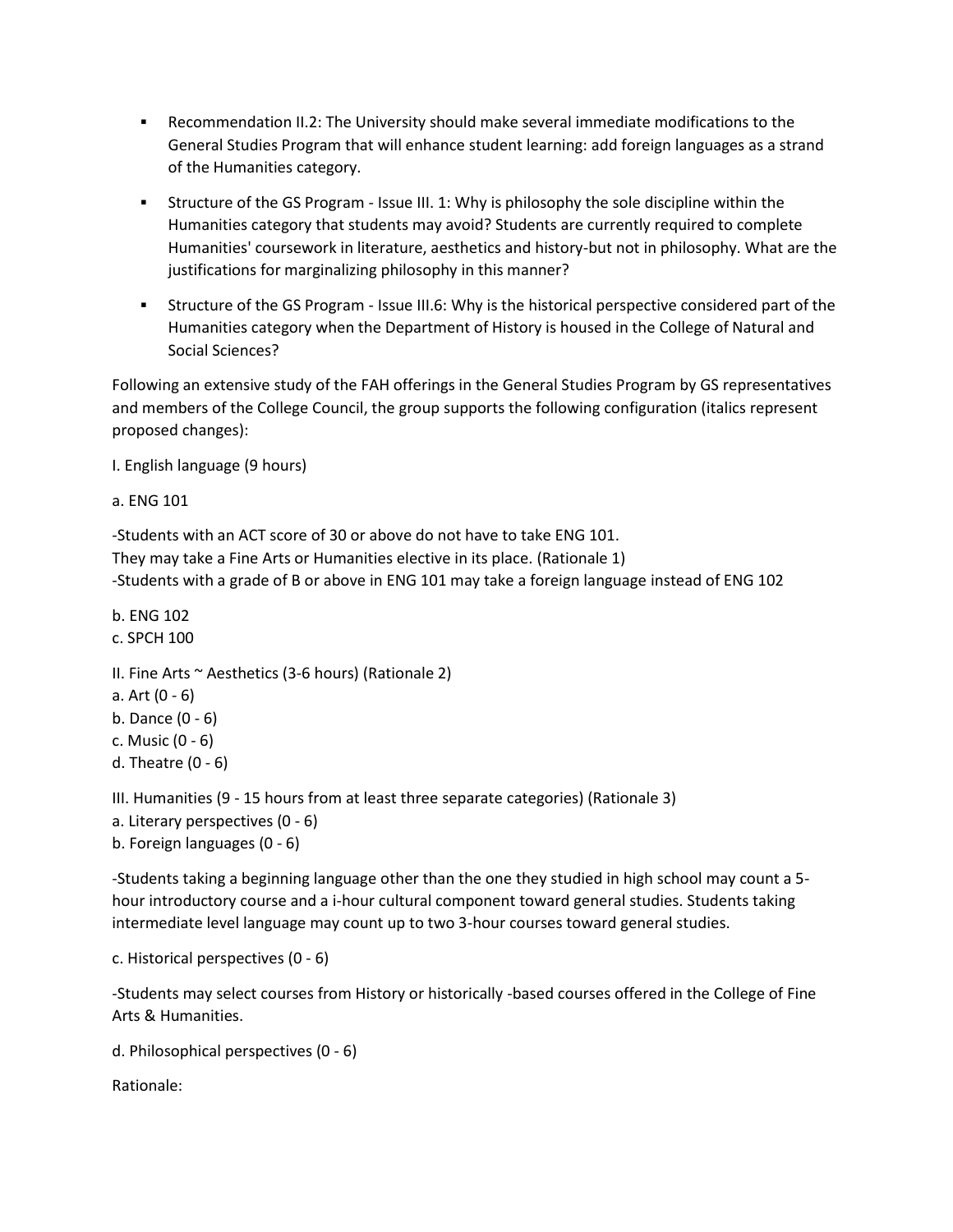(1) Since the implementation of placement strategies to assign composition courses effectively, students with an ACT score of 30 or above are able to substitute any course in the GS program as an elective. The suggested change guarantees that students maintain a minimum of hours in the Fine Arts or Humanities categories.

(2) The creation of a separate Fine Arts category allows for its four disciplines - Art, Dance, Music and Theatre - to be presented as a significant component of the College of Fine Arts & Humanities. The category receives emphasis in a manner similar to the division of the College of Natural and Social Sciences into three distinct categories: Category IV Mathematics, Statistics and Computer Science 36 hrs; Category V Natural Sciences 7-15 hrs, and Category VI Social and Behavioral Sciences 9-15 hrs.

(3) As recommended by the APR report, significant proposed changes in Category III Humanities include the insertion of Foreign Languages as a strand as well as the elimination of specific requirements within the category. Students would be able to select the nine hours according to their interests or requirements for the major, with the only restriction being that a minimum of three sections would be covered.

Facilitating equal representation (0-6 hrs.) for four disciplines - Literature, Foreign languages, History and Philosophy - also addresses concerns by the APR which questioned why certain departments were favored for requirements while others marginalized. The suggested format change presents the Humanities category in a format parallel to Category V Natural Sciences and the proposed Category II Fine Arts.

The proposed format also accommodates the curious position of History (housed in the College of Natural and Social Sciences) in the Humanities category. Since it is reasonable for courses (regardless of the originating department) offered in the categories representing the College of Fine Arts and Humanities to conform to the purposes, guidelines, and methods of the "humanities," this understanding is the condition for accommodating courses from a department or departments outside the college.

Attachment 3, Minutes October 7, 2004

**Proposal to Pro-Rate the Writing Intensive Requirement For Health Science Majors September, 2004**

#### **I. Background Information**

The University of Nebraska at Kearney offers four degree programs in the Health Sciences in which students spend either two or three years on our campus and spend the remainder of their undergraduate time in a clinical program at an affiliated hospital or in professional school. Upon completion of their clinical/professional training, they are awarded a degree through UNK. These degree programs are as follows: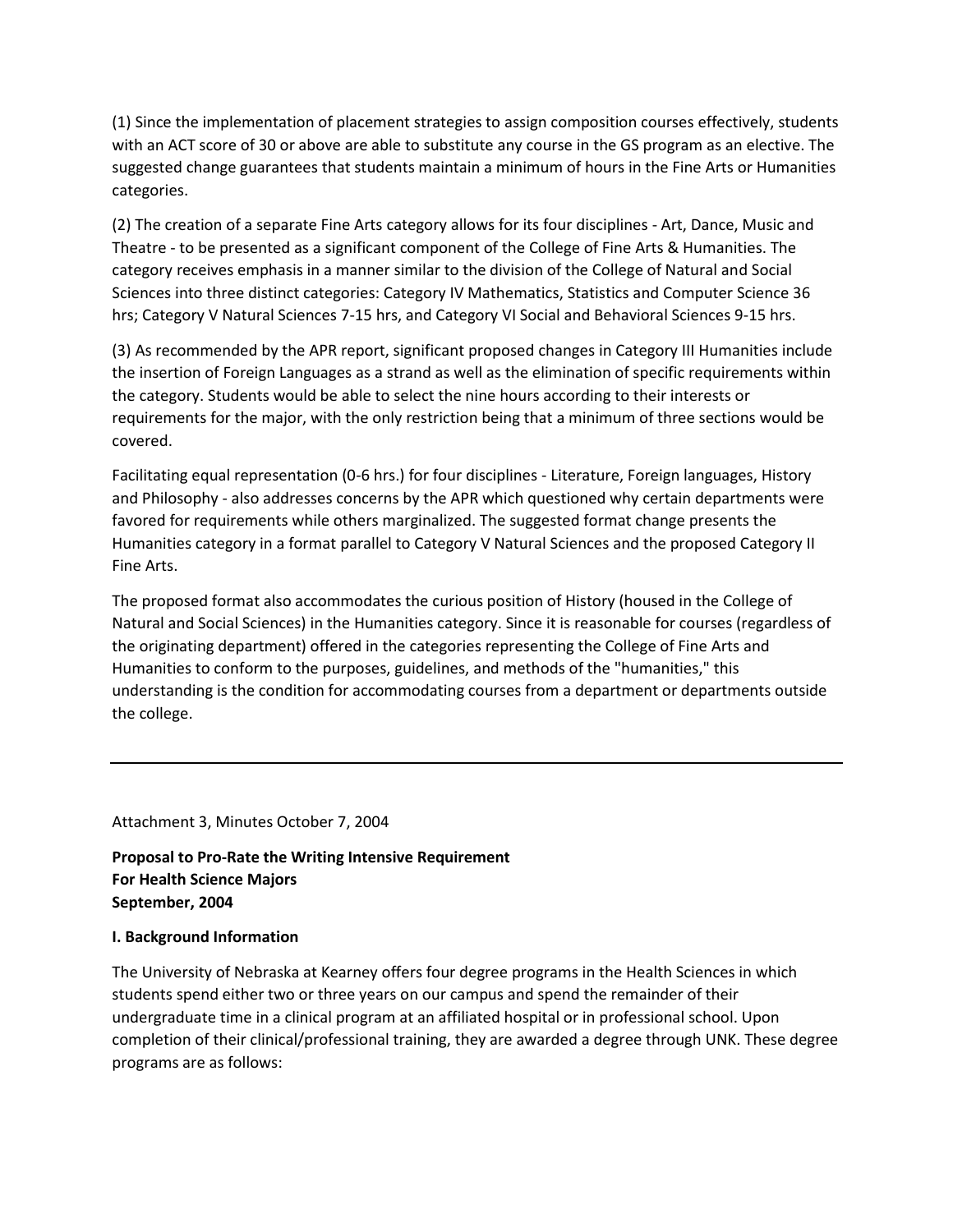Radiography Comprehensive Major:

Students complete 70-76 hours of pre-radiography courses and then apply to a 24 month clinical training program at an affiliated school/hospital. The clinical program is worth 60 credit hours. The vast majority of these majors are on our campus for two years.

Respiratory Therapy Comprehensive Major:

Students complete 90 semester hours (3 years) of pre-respiratory therapy requirements at UNK. The student then applies to a 12 month clinical training program at an affiliated school/hospital. The clinical program is worth 35-37 credit hours.

Medical Technology Comprehensive Major:

Students complete 90 semester hours (3 years) of courses at UNK. Students then apply to an affiliated school/hospital for a 12 month clinical training program worth 35 credit hours.

### Health Science Major:

This degree is a special program that allows students who have gained an early acceptance into a professional school in one of the health sciences to receive a B.S. degree from UNK if the following requirements are met:

- a. completion of 90 hours towards one of the pre-professional health science programs
- b. completion of all UNK general studies requirements
- c. completion of 32 hours of coursework in a health science professional school (the first year)
- d. not less than 32 hours shall be UNK credits

The majority of these students are at UNK for three years.

The courses required for each degree program are from a variety of disciplines but the majority of courses are in the biology, chemistry and physics departments. Like any other degree program, these students have been required to complete all the general studies, writing intensive, and cultural diversity requirements.

#### **II. The Problem**

Since the inception of the writing intensive requirement, students in these majors have continued to have problems completing the full 12 hour WI requirement for a variety of reasons. The primary reason is that these students are simply on our campus for a reduced amount of time. They are expected to complete both Expository Writing courses before they begin their WI courses and therefore, most do not start taking WI courses until their sophomore year. This leaves the students trying to complete the full 12 hour requirement in one to two years. A second reason is that these programs primarily consist of lower level courses in the natural sciences such as Anatomy & Physiology and General Chemistry. These types of courses are typically not writing intensive due the larger class size. A third reason is that these students are often not able to get into the writing intensive sections of courses required by their degree program or general studies because they are registering as underclassmen and the classes are closed.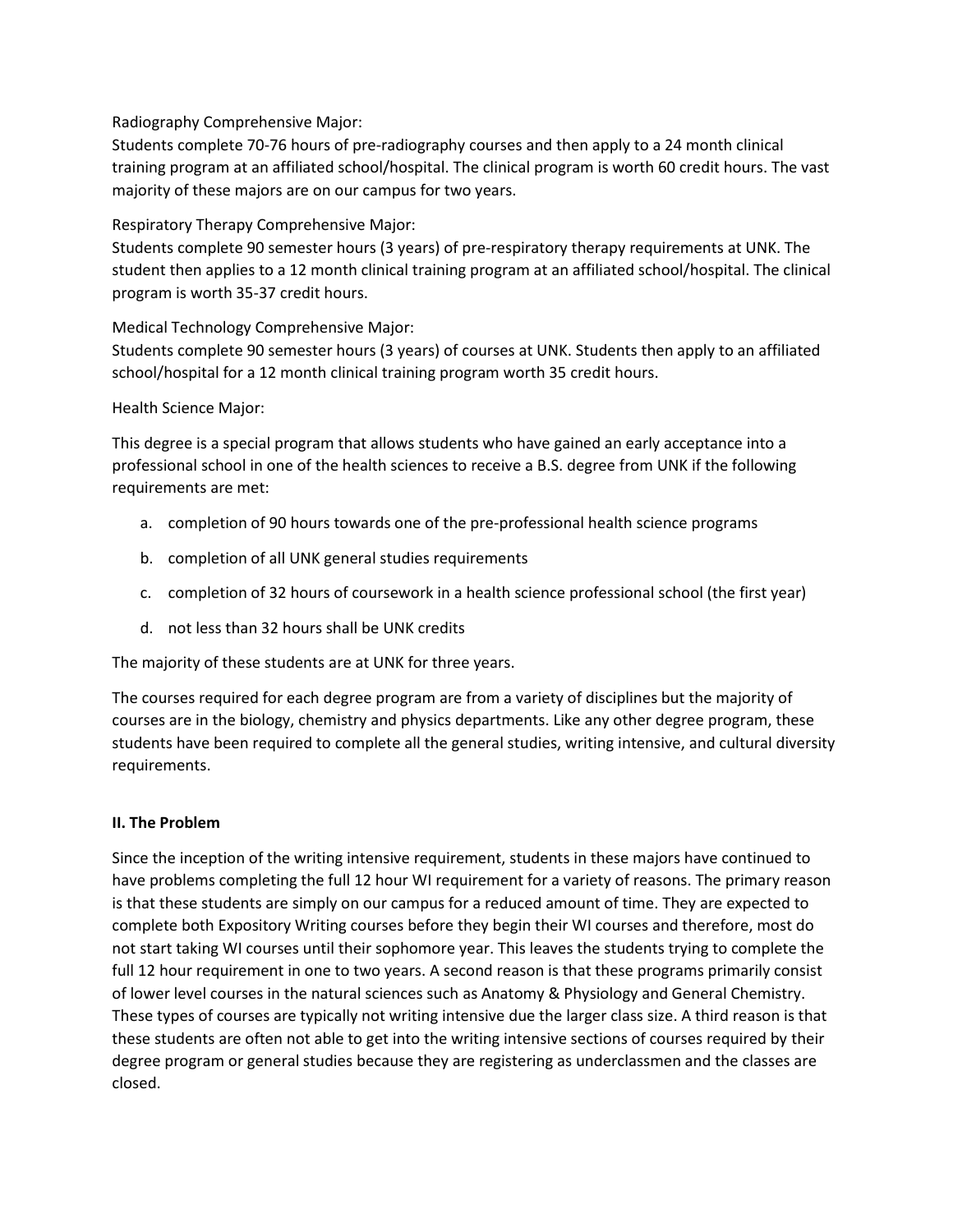The combination of these factors has resulted in numerous requests to the General Studies Director for writing intensive waivers. It was originally thought that the situation would improve as more writing intensive courses were developed across campus. However, this has not been the case because the problems mentioned above still exist. The General Studies Director continues to receive numerous such requests. With the development of so many cultural diversity courses, especially in the general studies program, very few students now have a problem meeting the CD requirement.

The problem with these students and the writing intensive requirements is somewhat different than the problem with transfer students and the fact that they also spend a reduced amount of time on our campus. UNK advertises these degree programs and students are attracted to UNK to pursue one of these health science degrees, in part, because these programs are offered at few other institutions in the state. Yet once the students begin the program, they often have an extremely difficult time fulfilling these requirements. The students do not feel that the institution is being fair to them and feel that they have a legitimate complaint.

Over the past several years, this problem has been looked at numerous times and many ideas to improve the situation have been brought to the table. Meetings were held with the Allied Health Committee, the Educational Policy Committee, and the NSS Department Chairs to discuss these options. Following is a list of some of the ideas that were explored:

- a. Ask the natural science departments to increase their WI offerings in lower level courses.
- b. Explore the possibility of developing science laboratories for WI credit.
- c. Select the most commonly required courses for these students and "require" that they be WI.
- d. Consider developing independent study courses to meet the WI requirement.
- e. Consider allowing individual students to sign up for specific courses for WI credit (as is done with Honors courses).
- f. Work with the community colleges to increase the development of more of their courses as WI courses.
- g. Consider approaching clinical and professional schools to determine whether any of their courses would meet our WI requirements.
- h. Consider decreasing the requirements for these students on a pro-rated basis.

After much discussion at that time, it was decided to wait and see if the problem improved as more courses were developed. The science department chairpersons and the Dean of Natural and Social Sciences recently met with the Health Sciences Director to re-visit some possible solutions to rectify this problem. The issue has recently been brought up for discussion again for two reasons. First of all, the situation has not significantly improved and students are still encountering difficulty in fulfilling these requirements. Secondly, the General Studies Director recently received a WI proposal from the Radiography Program at Mary Lanning Hospital in Hastings. In an effort to help their students fulfill our requirements, they are requesting that six hours of their program be considered for writing intensive credit. Most involved in the discussion up to this point do not feel that this is a viable option. Mary Lanning is only one of many schools/programs that is willing to do this for their students. Many also feel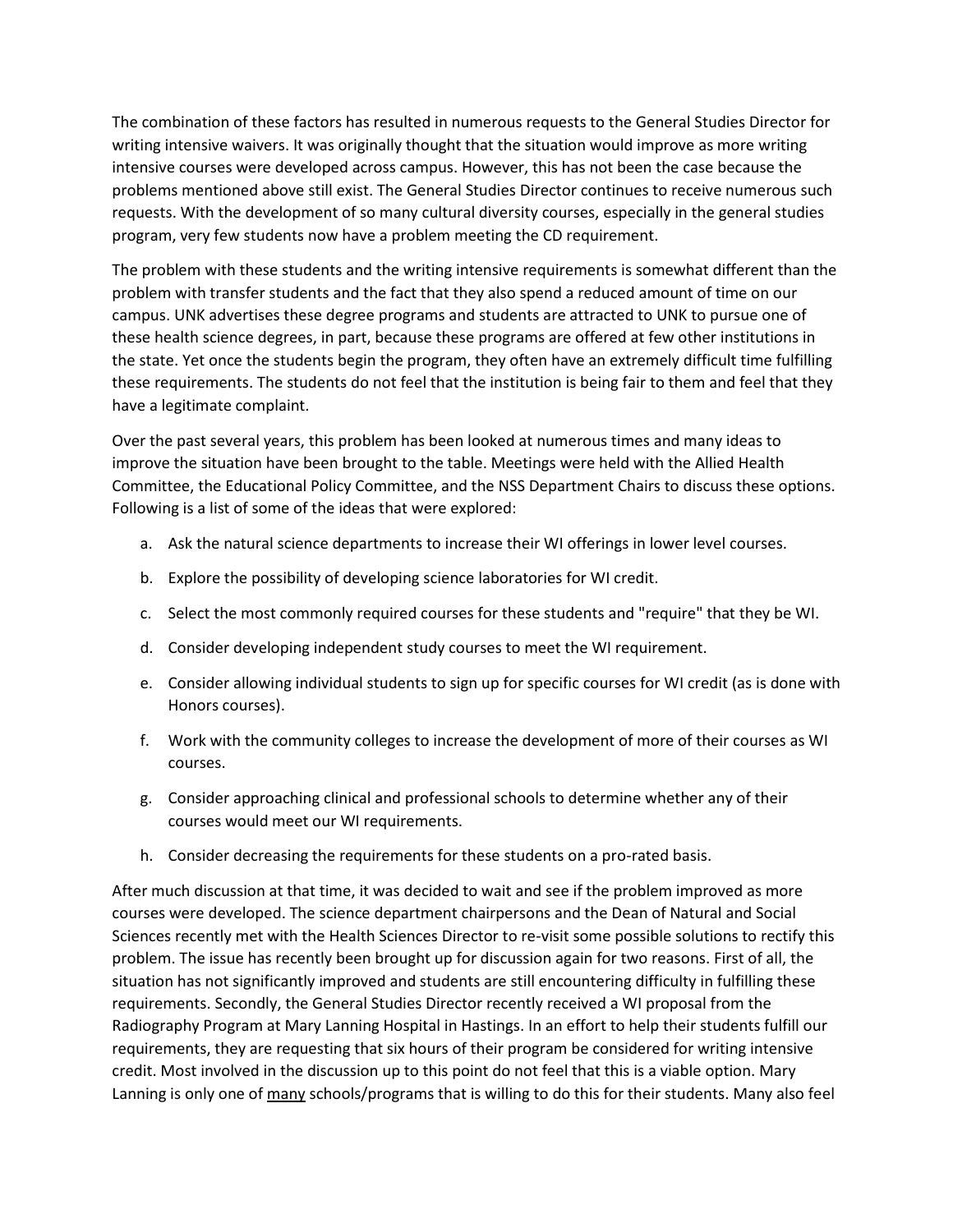that the original goal or purpose of the WI requirement may not be met by the type of writing done in a clinical program. It would very difficult to evaluate the quality of the WI credit hours. The general consensus of the group was that the situation would be better corrected if handled internally.

#### **III. The Proposal**

The Dean, the Chairs, and the Health Science Director came to the agreement that probably the best possible solution would be to pro-rate the WI requirement for health science majors based upon the number of years of pre-requisite courses required by the degree program. The group proposed that for each year of required courses, the students would be required to complete 3 hours of WI credit. Therefore, the requirements for each program would be as follows:

Radiography - 2 years of courses - 6 hours of WI required Respiratory Therapy - 3 years of courses - 9 hours of WI required Medical Technology - 3 years of courses - 9 hours of WI required Health Sciences - 3 years of courses - 9 hours of WI required

All students pursuing these majors, even those transferring into these programs, would be held to these requirements. There would be no change in the cultural diversity requirement.

Thank you for your consideration on this matter.

Attachment 4, Minutes October 7, 2004

# **Revised Plan for General Studies Assessment October 7, 2004**

At the request of the Director of Assessment (Dr Glen Powell,) the Coordinator of Assessment and the Director of General Studies (Drs Butler and Wozniak, respectively) developed this plan in consultation with the General Studies Assessment subcommittee. The plan involves 9 data collection activities listed and described below. The activities and a timeframe for each are summarized in the Matrix toward the end of this narrative. Most of the activities listed are the responsibility of the General Studies Office with the exception of the assessment of specific General Studies courses which is the responsibility of the Departments offering those courses.

The first rounds of General Studies assessment have suggested that the objectives written for the General Studies Program may be inappropriate for student outcome assessment.

1. Individual Course Analysis. A survey will be constructed in a similar form to the Dixie College Survey but based on UNK General Studies objectives. Each question will address a specific General Studies Objective appropriate for the course. Students will respond by indicating how well the objective was incorporated into the design of the course and how well the objective was accomplished over the semester. For example: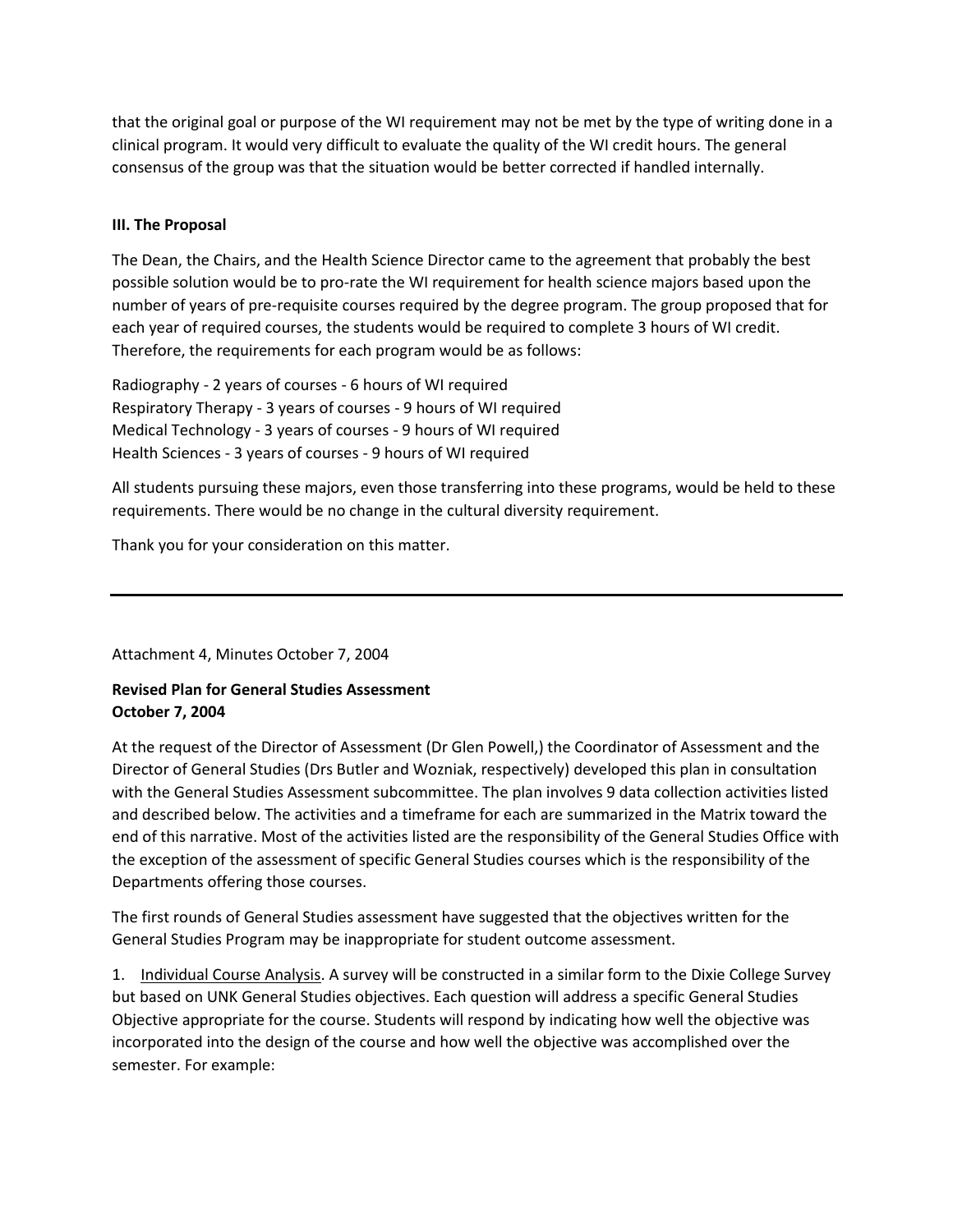| Statement/Objective                                                                     | The degree that it was<br>incorporated into the course accomplished by the course<br>design. | The degree that it was<br>this semester.     |
|-----------------------------------------------------------------------------------------|----------------------------------------------------------------------------------------------|----------------------------------------------|
| This course requires<br>that students think<br>critically about<br>an issue or problem. | 1 2 3 4 5<br> not<br>very<br>$ at$ all<br>much                                               | 1 2 3 4 5<br>Inot.<br>very<br>at all<br>much |

The survey will be administered on-line to students in sample of General Studies courses. A similar survey will be constructed for the instructors of the courses. The results of particular interest is how well the students' views match the instructor's.

2. Standardized General Studies Test. UNK will purchase a test designed to assess the student outcomes for general education programs. It will be administered to a sample of students (N = 200) who are at or near the end of their general studies program. Perhaps an additional sample of beginning students could also be selected. The selection of the test and the procedure for sampling students will be reviewed by the Assessment subcommittee.

3. Department Contributions. Assessment of individual General Studies courses will become the responsibility of the departments. The manner and frequency of the assessment will be left up to the department, but any assessment of General Studies courses should be reported annually to the General Studies Council. Since an assessment of General Studies courses will included in their Academic Program Review, departments should assess their General Studies courses annually and begin building a data base to strengthen their self-study in the APR.

4-5. Writing and Speech Samples. This is a continuation of the writing assessment that was done last year. It is possible to assess students' speeches by video taping their speeches and applying a rubric to their performances. The writing assessment would also continue with some modifications based on last year's data. Given the prospect of the governance change concerning WI courses , some of this assessment may migrate to the unit responsible for WI courses. At the least, the Director of the UNK Writing Center should have a significant role in the process.

6. Registrar's Exit Questionnaire. We review the Registrar's questionnaire and consider adding other relevant questions. The current questions in the Registrar's exit questionnaire are:

- 1. I have been challenged academically to do my best in my UNK General Studies courses.
- 2. I have been able to integrate material learned in UNK General Studies classes into other classes.
- 3. I was satisfied with the advising in my major department.
- 4. I was satisfied with the instruction in my major courses.
- 5. I have been challenged academically to do my best in my major.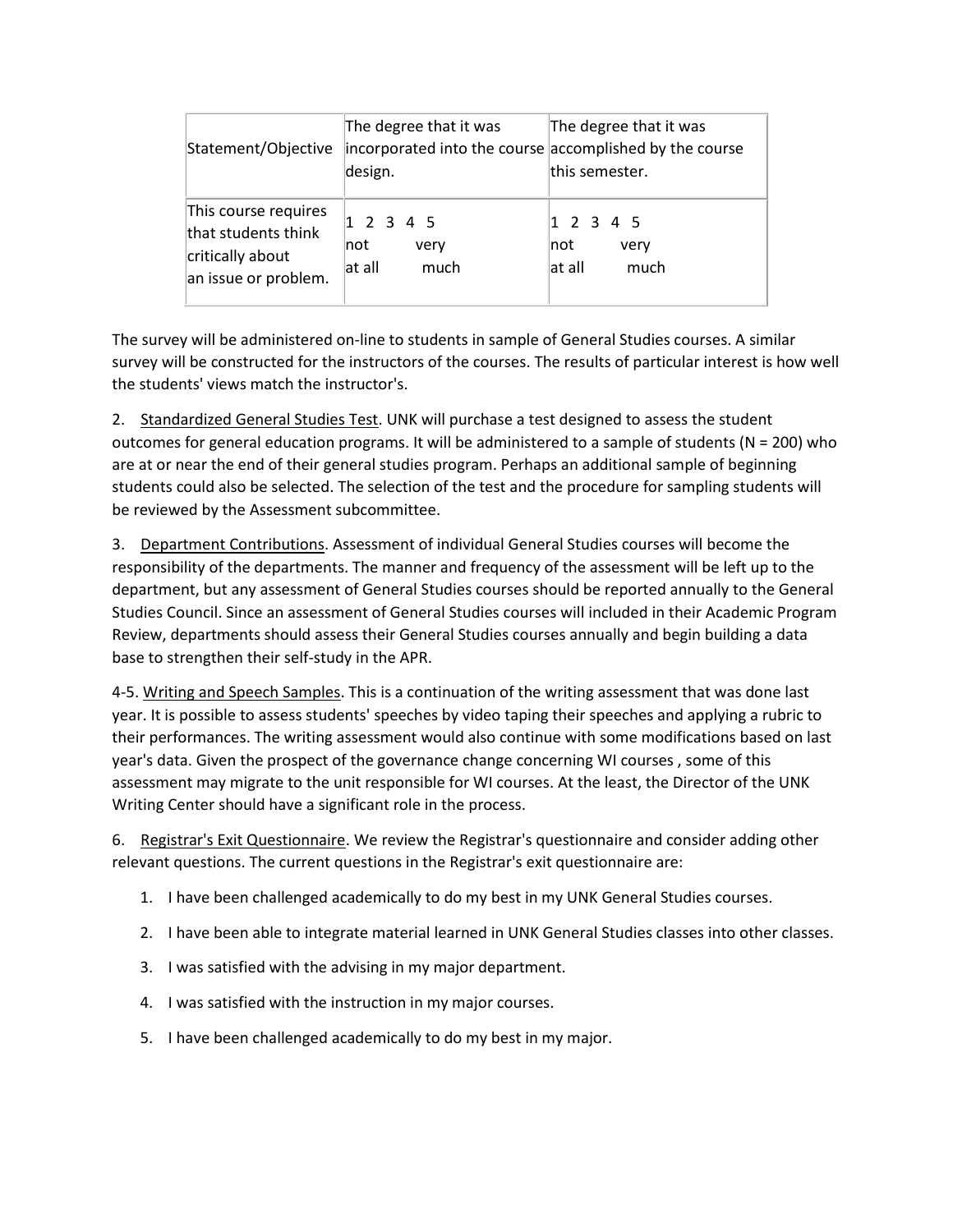7. Sampling of standardized test scores from the Educational Testing Service. For example, ETS provides summary data of students who take the Graduate Record exam. This could be expanded to include the Law Boards, etc.

8. Diversity Attitude Surveys. We will assess the incorporation of an appreciation of diversity into the students' attitudes by using a survey that is administered to a sample of students who have finished their CD requirements. The assessment of diversity values can be accomplished via an on-line survey. Given the prospect of the governance change concerning CD courses , some of this assessment may migrate to a different academic unit.

9. Focus Groups. Members of the General Studies Council will lead focus groups that work through a set of programmed questions concerning the GSP. For example, the GSC faculty from Natural and Social Sciences would lead a focus group comprised of faculty from the College of Education. Likewise, they would lead a focus group comprised of students from the College of Education. A summary of the plan for this data collection is attached to this document.

| <b>Type</b>                                               | Level  | <b>Method</b>                                                               | <b>Deadlines</b>                                                                                    | <b>Responsibility</b>                     |
|-----------------------------------------------------------|--------|-----------------------------------------------------------------------------|-----------------------------------------------------------------------------------------------------|-------------------------------------------|
| <b>Individual Course Course</b><br>Analysis<br>(indirect) |        | Online surveys for student and<br>faculty in GS courses                     | Students 4/05<br>Faculty 4/05<br>(need to determine<br>sample size)                                 | GS dir/counsel                            |
| Standardized<br>General<br><b>Studies Test</b>            |        | Program Sample of freshman<br>and juniors complete test                     | Pilot with students<br>and get input from<br>departments by 4/05<br>Implement 9/05 with<br>Freshman | GS dir/counsel                            |
| Departments'<br>assessment<br>of GS courses<br>(direct)   | Course | Departments provide<br>assessment data for their<br>general studies courses | <b>GS Plan 5/05</b><br>GS Report 10/06<br>Begin collecting data<br>9/05-12/05                       | Departments                               |
| Writing<br>Assessment                                     |        | Program Writing samples collected and<br>evaluated                          | Completed by 12/05                                                                                  | English Dept and<br><b>Writing Center</b> |
| Oral<br>presentation<br>Assessment                        |        | Program Presentations collected and<br>assessed                             | Completed by 12/05                                                                                  | Communications<br>Dept.                   |

#### **Attachment 6: GS Assessment Components with Deadlines**